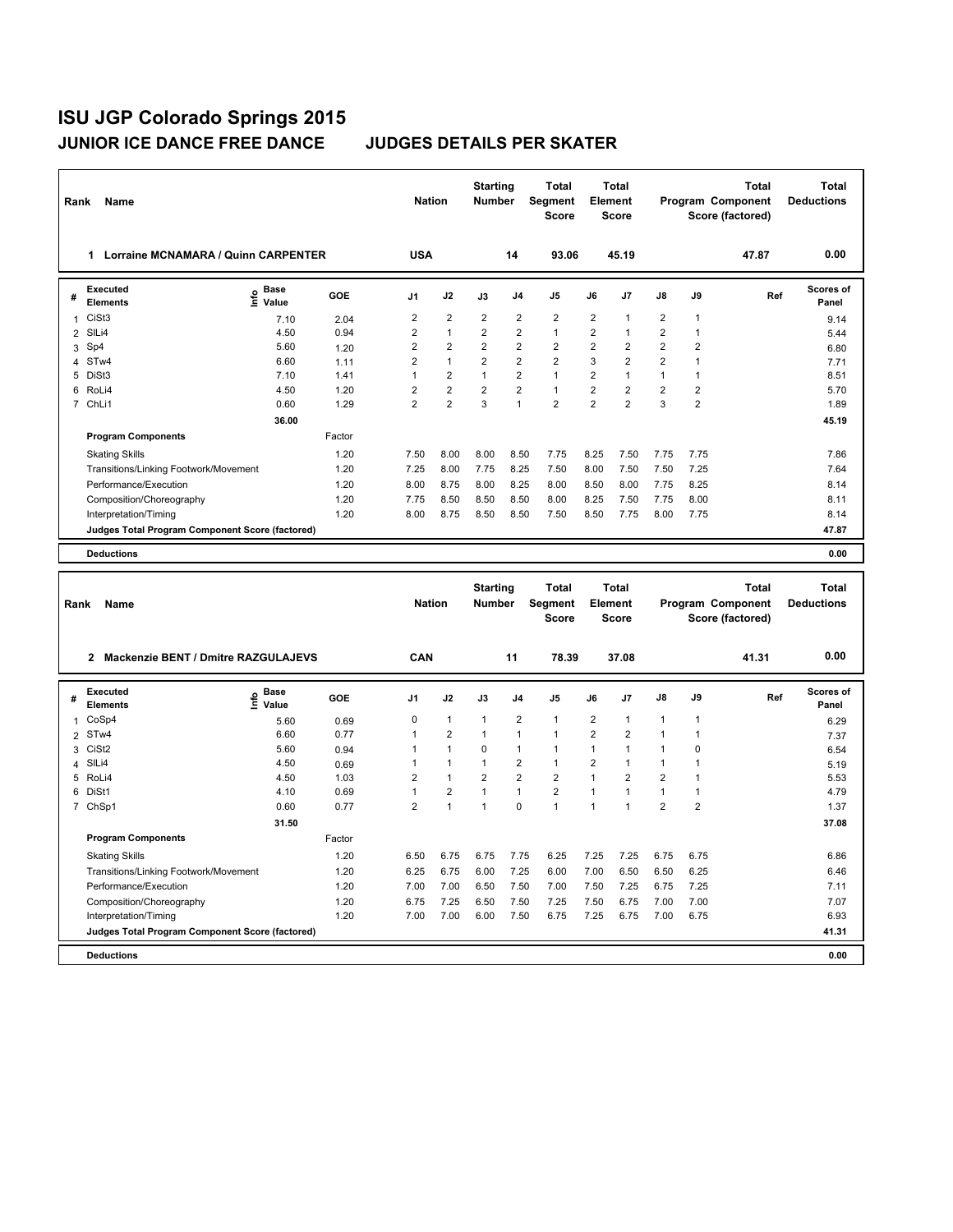| Rank                | Name                                            |                       |              | <b>Nation</b>                  |                                  | <b>Starting</b><br><b>Number</b> |                                | <b>Total</b><br>Segment<br>Score        |                                | <b>Total</b><br>Element<br>Score |                                |                   | <b>Total</b><br>Program Component<br>Score (factored) | <b>Total</b><br><b>Deductions</b> |
|---------------------|-------------------------------------------------|-----------------------|--------------|--------------------------------|----------------------------------|----------------------------------|--------------------------------|-----------------------------------------|--------------------------------|----------------------------------|--------------------------------|-------------------|-------------------------------------------------------|-----------------------------------|
|                     | 3 Sofia POLISHCHUK / Alexander VAKHNOV          |                       |              | <b>RUS</b>                     |                                  |                                  | 12                             | 76.55                                   |                                | 35.23                            |                                |                   | 41.32                                                 | 0.00                              |
| #                   | <b>Executed</b><br><b>Elements</b>              | e Base<br>⊆ Value     | <b>GOE</b>   | J <sub>1</sub>                 | J2                               | J3                               | J <sub>4</sub>                 | J5                                      | J6                             | J7                               | J8                             | J9                | Ref                                                   | <b>Scores of</b><br>Panel         |
| $\mathbf{1}$        | SILi4                                           | 4.50                  | 1.03         | $\mathbf{1}$                   | $\overline{2}$                   | 0                                | 1                              | $\overline{2}$                          | $\overline{2}$                 | $\overline{2}$                   | $\overline{2}$                 | 2                 |                                                       | 5.53                              |
| $\overline{2}$      | SeSt2                                           | 5.60                  | 1.10         | 0                              | $\mathbf{1}$                     | 1                                | $\overline{1}$                 | $\mathbf{1}$                            | $\mathbf{1}$                   | $\mathbf{1}$                     | 1                              | 1                 |                                                       | 6.70                              |
| 3                   | STw <sub>2</sub>                                | 4.60                  | 0.60         | $\overline{2}$                 | $\mathbf{1}$                     | 1                                | $\mathbf 0$                    | $\mathbf{1}$                            | 1                              | $\mathbf{1}$                     | 1                              | 1                 |                                                       | 5.20                              |
| 4                   | Sp4                                             | 5.60                  | 0.86         | $\mathbf{1}$                   | $\mathbf{1}$                     | 2                                | $\overline{\mathbf{c}}$        | $\overline{2}$                          | 1                              | $\overline{2}$                   | 0                              | 1                 |                                                       | 6.46                              |
|                     | 5 DiSt1                                         | 4.10                  | 0.34         | $\pmb{0}$                      | $\mathbf{1}$                     | 0                                | $\pmb{0}$                      | $\pmb{0}$                               | $\mathbf{1}$                   | $\mathbf{1}$                     | 1                              | 1                 |                                                       | 4.44                              |
| 6<br>$\overline{7}$ | RoLi4<br>ChLi1                                  | 4.50<br>0.60          | 0.94<br>0.86 | $\overline{2}$<br>$\mathbf{1}$ | $\overline{2}$<br>$\overline{2}$ | 1<br>$\mathbf{1}$                | $\overline{2}$<br>$\mathbf{1}$ | $\mathbf{1}$<br>$\overline{2}$          | $\overline{2}$<br>$\mathbf{1}$ | $\overline{2}$<br>$\overline{2}$ | $\mathbf{1}$<br>$\overline{2}$ | 1<br>$\mathbf{1}$ |                                                       | 5.44<br>1.46                      |
|                     |                                                 |                       |              |                                |                                  |                                  |                                |                                         |                                |                                  |                                |                   |                                                       |                                   |
|                     |                                                 | 29.50                 |              |                                |                                  |                                  |                                |                                         |                                |                                  |                                |                   |                                                       | 35.23                             |
|                     | <b>Program Components</b>                       |                       | Factor       |                                |                                  |                                  |                                |                                         |                                |                                  |                                |                   |                                                       |                                   |
|                     | <b>Skating Skills</b>                           |                       | 1.20         | 6.25                           | 6.75                             | 7.25                             | 7.50                           | 7.00                                    | 7.00                           | 7.00                             | 7.25                           | 6.50              |                                                       | 6.96                              |
|                     | Transitions/Linking Footwork/Movement           |                       | 1.20         | 5.50                           | 6.50                             | 6.50                             | 7.00                           | 6.50                                    | 6.75                           | 7.00                             | 6.25                           | 6.25              |                                                       | 6.54                              |
|                     | Performance/Execution                           |                       | 1.20         | 6.00                           | 7.00                             | 6.75                             | 7.25                           | 6.75                                    | 7.00                           | 7.50                             | 7.00                           | 7.25              |                                                       | 7.00                              |
|                     | Composition/Choreography                        |                       | 1.20         | 6.50                           | 7.25                             | 7.00                             | 7.25                           | 7.25                                    | 7.25                           | 7.50                             | 6.75                           | 6.50              |                                                       | 7.04                              |
|                     | Interpretation/Timing                           |                       | 1.20         | 6.00                           | 6.75                             | 7.00                             | 7.50                           | 6.75                                    | 7.00                           | 7.25                             | 6.75                           | 6.75              |                                                       | 6.89<br>41.32                     |
|                     | Judges Total Program Component Score (factored) |                       |              |                                |                                  |                                  |                                |                                         |                                |                                  |                                |                   |                                                       |                                   |
|                     | <b>Deductions</b>                               |                       |              |                                |                                  |                                  |                                |                                         |                                |                                  |                                |                   |                                                       | 0.00                              |
|                     |                                                 |                       |              |                                |                                  |                                  |                                |                                         |                                |                                  |                                |                   |                                                       |                                   |
| Rank                | Name                                            |                       |              | <b>Nation</b>                  |                                  | <b>Starting</b><br><b>Number</b> |                                | Total<br><b>Segment</b><br><b>Score</b> |                                | <b>Total</b><br>Element<br>Score |                                |                   | <b>Total</b><br>Program Component<br>Score (factored) | <b>Total</b><br><b>Deductions</b> |
|                     | 4 Ksenia KONKINA / Georgy REVIYA                |                       |              | <b>RUS</b>                     |                                  |                                  | 13                             | 76.06                                   |                                | 36.07                            |                                |                   | 39.99                                                 | 0.00                              |
| #                   | <b>Executed</b><br><b>Elements</b>              | Base<br>١nf٥<br>Value | GOE          | J1                             | J2                               | J3                               | J4                             | J5                                      | J6                             | J7                               | J8                             | J9                | Ref                                                   | Scores of<br>Panel                |
| 1                   | RoLi4                                           | 4.50                  | 0.94         | $\mathbf{1}$                   | $\overline{2}$                   | 2                                | $\mathbf{1}$                   | $\overline{2}$                          | $\overline{2}$                 | 3                                | 1                              | 1                 |                                                       | 5.44                              |
| $\overline{2}$      | STw4                                            | 6.60                  | 0.60         | 0                              | $\overline{2}$                   | 0                                | $\overline{1}$                 | $\mathbf{1}$                            | 1                              | $\overline{\mathbf{c}}$          | 1                              | 1                 |                                                       | 7.20                              |
| 3                   | SeSt2                                           | 5.60                  | 0.94         | 1                              | $\overline{2}$                   | 1                                | $\overline{1}$                 | $\mathbf{1}$                            | 0                              | 1                                | 1                              | 0                 |                                                       | 6.54                              |
| 4                   | CuLi4                                           | 4.50                  | 0.94         | $\mathbf{1}$                   | $\overline{\mathbf{c}}$          | 1                                | $\overline{1}$                 | $\overline{2}$                          | $\mathbf{1}$                   | $\overline{\mathbf{c}}$          | $\overline{\mathbf{c}}$        | 2                 |                                                       | 5.44                              |
| 5                   | DiSt1                                           | 4.10                  | 0.43         | 1                              | $\overline{2}$                   | 0                                | $\mathbf 0$                    | $\mathbf{1}$                            | 0                              | $\mathbf{1}$                     | $\mathbf{1}$                   | 1                 |                                                       | 4.53                              |
|                     | 6 ChLi1                                         | 0.60                  | 1.03         | 2                              | $\overline{2}$                   | 3                                | $\overline{\mathbf{c}}$        | $\overline{2}$                          | $\mathbf{1}$                   | $\overline{2}$                   | 1                              | 1                 |                                                       | 1.63                              |
|                     | 7 Sp3                                           | 4.60                  | 0.69         | $\mathbf{1}$                   | $\mathbf{1}$                     | $\mathbf{1}$                     | $\mathbf{1}$                   | $\pmb{0}$                               | $\overline{2}$                 | $\overline{2}$                   | 1                              | 1                 |                                                       | 5.29                              |
|                     |                                                 | 30.50                 |              |                                |                                  |                                  |                                |                                         |                                |                                  |                                |                   |                                                       | 36.07                             |
|                     | <b>Program Components</b>                       |                       | Factor       |                                |                                  |                                  |                                |                                         |                                |                                  |                                |                   |                                                       |                                   |
|                     | <b>Skating Skills</b>                           |                       | 1.20         | 6.25                           | 7.25                             | 6.50                             | 7.25                           | 6.25                                    | 7.00                           | 7.00                             | 6.75                           | 6.50              |                                                       | 6.75                              |
|                     | Transitions/Linking Footwork/Movement           |                       | 1.20         | 6.25                           | 6.50                             | 6.50                             | 6.75                           | 5.25                                    | 7.00                           | 7.25                             | 6.50                           | 6.00              |                                                       | 6.50                              |
|                     | Performance/Execution                           |                       | 1.20         | 6.00                           | 6.75                             | 6.00                             | 6.75                           | 6.00                                    | 7.00                           | 7.50                             | 6.75                           | 6.50              |                                                       | 6.54                              |
|                     | Composition/Choreography                        |                       | 1.20         | 6.50                           | 7.50                             | 6.75                             | 7.25                           | 6.50                                    | 6.75                           | 7.25                             | 7.00                           | 6.75              |                                                       | 6.89                              |
|                     | Interpretation/Timing                           |                       | 1.20         | 6.00                           | 7.25                             | 6.25                             | 7.25                           | 6.00                                    | 6.75                           | 7.50                             | 6.75                           | 6.25              |                                                       | 6.64                              |
|                     | Judges Total Program Component Score (factored) |                       |              |                                |                                  |                                  |                                |                                         |                                |                                  |                                |                   |                                                       | 39.99<br>0.00                     |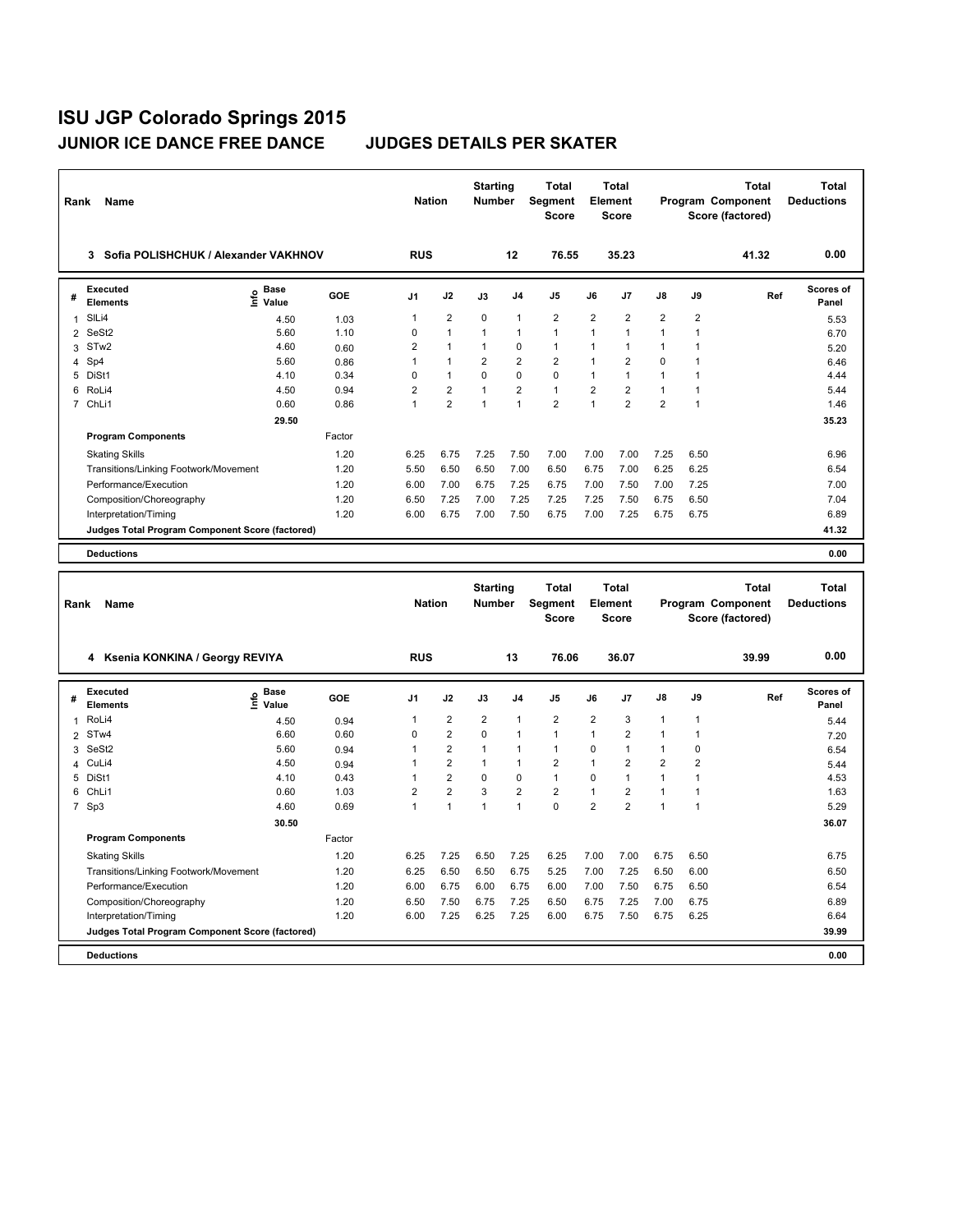|                | Name<br>Rank                                    |                                             |            | <b>Nation</b>  |                | <b>Starting</b><br><b>Number</b> |                | Total<br>Segment<br><b>Score</b>        |                | <b>Total</b><br>Element<br><b>Score</b>        |                         |                | <b>Total</b><br>Program Component<br>Score (factored) | <b>Total</b><br><b>Deductions</b> |
|----------------|-------------------------------------------------|---------------------------------------------|------------|----------------|----------------|----------------------------------|----------------|-----------------------------------------|----------------|------------------------------------------------|-------------------------|----------------|-------------------------------------------------------|-----------------------------------|
|                | 5 Chloe LEWIS / Logan BYE                       |                                             |            | <b>USA</b>     |                |                                  | 10             | 74.68                                   |                | 34.49                                          |                         |                | 40.19                                                 | 0.00                              |
| #              | <b>Executed</b><br><b>Elements</b>              | <b>Base</b><br>e<br>Value                   | GOE        | J1             | J2             | J3                               | J <sub>4</sub> | J5                                      | J6             | J7                                             | J8                      | J9             | Ref                                                   | Scores of<br>Panel                |
| $\mathbf{1}$   | STw4                                            | 6.60                                        | 0.77       | $\overline{2}$ | $\mathbf{1}$   | $\overline{2}$                   | $\mathbf{1}$   | $\mathbf{1}$                            | 1              | $\mathbf{1}$                                   | 1                       | $\overline{2}$ |                                                       | 7.37                              |
| $\overline{2}$ | SeSt <sub>2</sub>                               | 5.60                                        | 0.79       | 1              | $\mathbf{1}$   | $\overline{1}$                   | $\mathbf 0$    | $\mathbf 0$                             | 1              | 1                                              | 0                       | 1              |                                                       | 6.39                              |
| 3              | CoSp1                                           | 2.60                                        | 0.00       | 0              | $-1$           | 0                                | $\mathbf 0$    | 0                                       | $\Omega$       | 0                                              | 0                       | 0              |                                                       | 2.60                              |
| 4              | CuLi4+RoLi4                                     | 9.00                                        | 2.23       | 1              | $\mathbf{1}$   | $\overline{2}$                   | $\overline{2}$ | $\overline{2}$                          | $\overline{2}$ | $\overline{2}$                                 | $\overline{2}$          | $\overline{2}$ |                                                       | 11.23                             |
| 5              | DiSt <sub>2</sub>                               | 5.60                                        | 0.63       | $\overline{1}$ | $\mathbf{1}$   | $\overline{1}$                   | $\mathbf 0$    | $\mathbf 0$                             | $\mathbf 0$    | 0                                              | 1                       | $\mathbf{1}$   |                                                       | 6.23                              |
|                | 6 ChTw1                                         | 0.60                                        | 0.07       | $-1$           | $-1$           | $\Omega$                         | $\Omega$       | $\mathbf 0$                             | $\Omega$       | $\Omega$                                       | $\mathbf{1}$            | 1              |                                                       | 0.67                              |
|                | <b>Program Components</b>                       | 30.00                                       | Factor     |                |                |                                  |                |                                         |                |                                                |                         |                |                                                       | 34.49                             |
|                |                                                 |                                             | 1.20       | 6.50           | 6.50           |                                  | 7.25           |                                         | 6.75           | 6.50                                           | 6.75                    |                |                                                       |                                   |
|                | <b>Skating Skills</b>                           |                                             | 1.20       | 6.25           | 6.25           | 6.75                             | 7.00           | 6.00                                    | 6.50           |                                                | 7.00                    | 6.75<br>6.25   |                                                       | 6.64                              |
|                | Transitions/Linking Footwork/Movement           |                                             |            |                |                | 6.75                             |                | 5.50                                    |                | 6.50                                           |                         |                |                                                       | 6.50                              |
|                | Performance/Execution                           |                                             | 1.20       | 7.00           | 6.00           | 6.50                             | 6.75           | 6.50                                    | 6.75           | 7.00                                           | 6.50                    | 7.25           |                                                       | 6.71                              |
|                | Composition/Choreography                        |                                             | 1.20       | 7.25           | 6.75           | 7.50                             | 7.00           | 6.50                                    | 6.75           | 6.75                                           | 6.75                    | 7.00           |                                                       | 6.89                              |
|                | Interpretation/Timing                           |                                             | 1.20       | 7.00           | 6.00           | 7.00                             | 7.25           | 6.25                                    | 7.00           | 6.50                                           | 6.75                    | 6.75           |                                                       | 6.75<br>40.19                     |
|                | Judges Total Program Component Score (factored) |                                             |            |                |                |                                  |                |                                         |                |                                                |                         |                |                                                       |                                   |
|                | <b>Deductions</b>                               |                                             |            |                |                |                                  |                |                                         |                |                                                |                         |                |                                                       | 0.00                              |
|                |                                                 |                                             |            |                |                |                                  |                |                                         |                |                                                |                         |                |                                                       |                                   |
| Rank           | Name                                            |                                             |            | <b>Nation</b>  |                | <b>Starting</b><br>Number        |                | <b>Total</b><br>Segment<br><b>Score</b> |                | <b>Total</b><br><b>Element</b><br><b>Score</b> |                         |                | <b>Total</b><br>Program Component<br>Score (factored) | <b>Total</b><br><b>Deductions</b> |
|                | 6 Payten HOWLAND / Simon-Pierre MALETTE-PAQUE   |                                             |            | CAN            |                |                                  | 6              | 74.66                                   |                | 36.97                                          |                         |                | 37.69                                                 | 0.00                              |
| #              | <b>Executed</b><br><b>Elements</b>              | <b>Base</b><br>e <sup>Base</sup><br>⊆ Value | <b>GOE</b> | J1             | J2             | J3                               | J4             | J5                                      | J6             | J7                                             | J8                      | J9             | Ref                                                   | Scores of<br>Panel                |
| $\mathbf{1}$   | STw4                                            | 6.60                                        | 1.11       | $\overline{2}$ | $\overline{2}$ | $\overline{2}$                   | $\mathbf{1}$   | $\overline{2}$                          | $\overline{2}$ | $\overline{2}$                                 | $\mathbf{1}$            | 2              |                                                       | 7.71                              |
| $\overline{2}$ | CoSp4                                           | 5.60                                        | 0.60       | 1              | $\mathbf{1}$   | $\mathbf{1}$                     | $\mathbf{1}$   | $\mathbf{1}$                            | 1              | 1                                              | 0                       | 1              |                                                       | 6.20                              |
| 3              | SeSt2                                           | 5.60                                        | 1.10       | 1              | $\mathbf{1}$   | $\mathbf{1}$                     | $\mathbf{1}$   | $\mathbf{1}$                            | 1              | 0                                              | 1                       | 1              |                                                       | 6.70                              |
| 4              | SILi4                                           | 4.50                                        | 0.60       | 1              | $\mathbf{1}$   | $\mathbf{1}$                     | $\mathbf{1}$   | $\mathbf{1}$                            | 1              | 1                                              | 1                       | 1              |                                                       | 5.10                              |
| 5              | DiSt1                                           | 4.10                                        | 0.17       | 1              | $\mathbf{1}$   | $\mathbf{1}$                     | $\mathbf 0$    | 0                                       | 0              | 0                                              | 0                       | 0              |                                                       | 4.27                              |
| 6              | RoLi4                                           | 4.50                                        | 0.86       | 1              | $\mathbf{1}$   | $\overline{2}$                   | $\mathbf{1}$   | $\overline{2}$                          | $\overline{2}$ | $\overline{2}$                                 | 1                       | 1              |                                                       | 5.36                              |
| 7              | ChSp1                                           | 0.60                                        | 1.03       | $\overline{2}$ | $\overline{2}$ | $\overline{2}$                   | $\mathbf{1}$   | $\overline{2}$                          | $\mathbf{1}$   | 1                                              | $\overline{\mathbf{c}}$ | $\overline{2}$ |                                                       | 1.63                              |
|                |                                                 | 31.50                                       |            |                |                |                                  |                |                                         |                |                                                |                         |                |                                                       | 36.97                             |
|                | <b>Program Components</b>                       |                                             | Factor     |                |                |                                  |                |                                         |                |                                                |                         |                |                                                       |                                   |
|                | <b>Skating Skills</b>                           |                                             | 1.20       | 5.75           | 6.25           | 6.50                             | 7.00           | 6.25                                    | 6.25           | 6.25                                           | 6.25                    | 6.00           |                                                       | 6.25                              |
|                | Transitions/Linking Footwork/Movement           |                                             | 1.20       | 5.50           | 5.75           | 6.50                             | 6.75           | 5.50                                    | 6.25           | 6.00                                           | 6.00                    | 5.50           |                                                       | 5.93                              |

Composition/Choreography 1.20 5.25 7.00 7.50 6.75 6.50 6.50 6.00 6.50 5.75 6.43 Interpretation/Timing 1.20 6.25 6.50 7.00 7.00 6.25 6.75 6.00 6.25 5.50 6.43

**Judges Total Program Component Score (factored) 37.69**

**Deductions 0.00**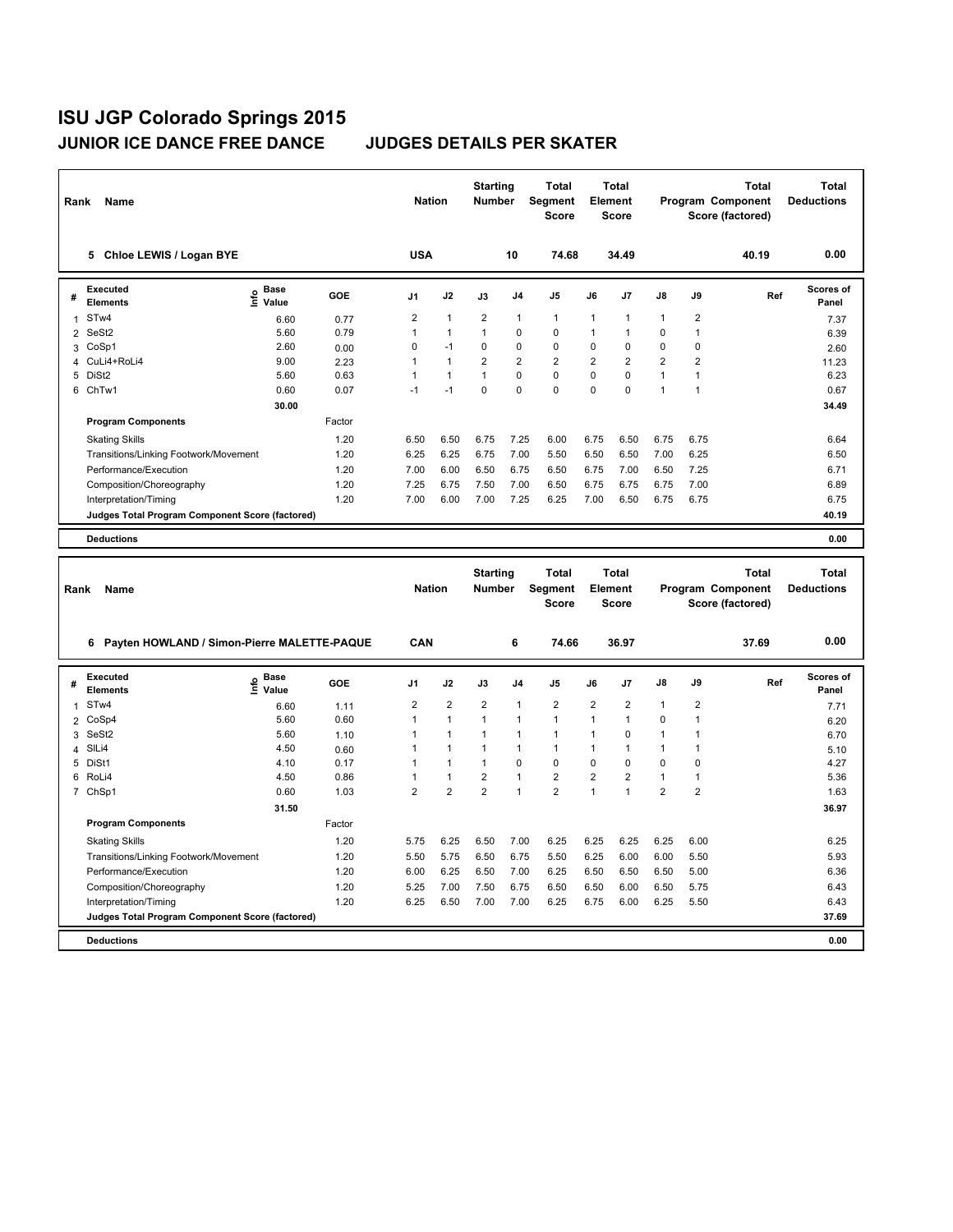| Rank           | Name                                            |                                      |         | <b>Nation</b>           |                         | <b>Starting</b><br><b>Number</b> |                | <b>Total</b><br>Segment<br><b>Score</b> |              | <b>Total</b><br><b>Element</b><br><b>Score</b> |      |                | <b>Total</b><br>Program Component<br>Score (factored) | <b>Total</b><br><b>Deductions</b> |
|----------------|-------------------------------------------------|--------------------------------------|---------|-------------------------|-------------------------|----------------------------------|----------------|-----------------------------------------|--------------|------------------------------------------------|------|----------------|-------------------------------------------------------|-----------------------------------|
|                | 7 Ho Jung LEE / Richard Kang In KAM             |                                      |         | <b>KOR</b>              |                         |                                  | $\overline{7}$ | 71.37                                   |              | 34.07                                          |      |                | 37.30                                                 | 0.00                              |
| #              | <b>Executed</b><br><b>Elements</b>              | e Base<br>⊆ Value                    | GOE     | J1                      | J2                      | J3                               | J4             | J5                                      | J6           | J7                                             | J8   | J9             | Ref                                                   | <b>Scores of</b><br>Panel         |
| $\mathbf{1}$   | SILi4                                           | 4.50                                 | 0.77    | 1                       | $\overline{2}$          | 1                                | $\mathbf{1}$   | $\overline{2}$                          | 1            | $\mathbf{1}$                                   | 1    | $\overline{2}$ |                                                       | 5.27                              |
| $\overline{2}$ | CiSt <sub>2</sub>                               | 5.60                                 | 0.79    | $\mathbf{1}$            | $\overline{2}$          | $\mathbf{1}$                     | $\mathbf 0$    | $\mathbf{1}$                            | 0            | 1                                              | 1    | 0              |                                                       | 6.39                              |
| 3              | STw4                                            | 6.60                                 | 0.60    | 2                       | $\mathbf{1}$            | 1                                | $\overline{1}$ | $\mathbf{1}$                            | 0            | $\mathbf{1}$                                   | 1    | 1              |                                                       | 7.20                              |
| 4              | CoSp4                                           | 5.60                                 | 0.17    | $\overline{2}$          | 1                       | 0                                | 0              | 0                                       | 0            | 0                                              | 0    | 1              |                                                       | 5.77                              |
|                | 5 DiSt1                                         | 4.10                                 | 0.34    | $\mathbf{1}$            | $\mathbf{1}$            | $\mathbf{1}$                     | $\pmb{0}$      | $\mathbf{1}$                            | $\mathbf 0$  | 0                                              | 1    | 0              |                                                       | 4.44                              |
| 6              | RoLi3                                           | 4.00                                 | 0.34    | 1                       | $\mathbf{1}$            | -1                               | $\mathbf 0$    | $\mathbf 0$                             | 1            | 0                                              | 1    | 1              |                                                       | 4.34                              |
|                | 7 ChSp1                                         | 0.60                                 | 0.06    | $\mathbf{1}$            | $-1$                    | $-3$                             | 0              | $\Omega$                                | 0            | $\Omega$                                       | $-1$ | 1              |                                                       | 0.66                              |
|                | <b>Program Components</b>                       | 31.00                                | Factor  |                         |                         |                                  |                |                                         |              |                                                |      |                |                                                       | 34.07                             |
|                | <b>Skating Skills</b>                           |                                      | 1.20    | 6.00                    | 6.50                    | 5.50                             | 6.50           | 5.75                                    | 6.00         | 6.50                                           | 6.50 | 6.50           |                                                       | 6.25                              |
|                | Transitions/Linking Footwork/Movement           |                                      | 1.20    | 5.50                    | 6.25                    | 6.00                             | 6.25           | 5.50                                    | 5.75         | 6.00                                           | 6.00 | 6.00           |                                                       | 5.93                              |
|                | Performance/Execution                           |                                      | 1.20    | 6.50                    | 6.75                    | 5.75                             | 6.00           | 6.25                                    | 6.25         | 6.50                                           | 6.25 | 6.25           |                                                       | 6.29                              |
|                | Composition/Choreography                        |                                      | 1.20    | 6.75                    | 7.00                    | 6.50                             | 6.25           | 6.25                                    | 6.00         | 6.25                                           | 6.50 | 6.00           |                                                       | 6.36                              |
|                | Interpretation/Timing                           |                                      | 1.20    | 6.25                    | 6.75                    | 6.50                             | 6.00           | 6.00                                    | 6.00         | 6.50                                           | 6.00 | 6.50           |                                                       | 6.25                              |
|                | Judges Total Program Component Score (factored) |                                      |         |                         |                         |                                  |                |                                         |              |                                                |      |                |                                                       | 37.30                             |
|                | <b>Deductions</b>                               |                                      |         |                         |                         |                                  |                |                                         |              |                                                |      |                |                                                       | 0.00                              |
|                |                                                 |                                      |         |                         |                         |                                  |                |                                         |              |                                                |      |                |                                                       |                                   |
|                |                                                 |                                      |         |                         |                         |                                  |                |                                         |              |                                                |      |                |                                                       |                                   |
| Rank           | Name                                            |                                      |         | <b>Nation</b>           |                         | <b>Starting</b><br>Number        |                | <b>Total</b><br>Segment<br><b>Score</b> |              | <b>Total</b><br>Element<br><b>Score</b>        |      |                | <b>Total</b><br>Program Component<br>Score (factored) | <b>Total</b><br><b>Deductions</b> |
|                | 8 Sarah Marine ROUFFANCHE / Geoffrey BRISSAUD   |                                      |         | <b>FRA</b>              |                         |                                  | 9              | 68.64                                   |              | 32.14                                          |      |                | 36.50                                                 | 0.00                              |
| #              | Executed<br><b>Elements</b>                     | Base<br>은 <sup>Base</sup><br>드 Value | GOE     | J1                      | J2                      | J3                               | J <sub>4</sub> | J5                                      | J6           | J7                                             | J8   | J9             | Ref                                                   | <b>Scores of</b><br>Panel         |
| $\mathbf{1}$   | CiSt1                                           | 4.10                                 | 0.51    | 1                       | $\mathbf{1}$            | 1                                | 0              | 1                                       | 1            | 0                                              | 1    | 1              |                                                       | 4.61                              |
| $\overline{2}$ | STw4                                            | 6.60                                 | 0.60    | 2                       | $\mathbf{1}$            | 1                                | $\mathbf{1}$   | $\mathbf{1}$                            | 1            | 1                                              | 1    | 1              |                                                       | 7.20                              |
| 3              | Sp4                                             | 5.60                                 | $-0.21$ | 0                       | $-1$                    | -1                               | -1             | $-1$                                    | 0            | 0                                              | 0    | 1              |                                                       | 5.39                              |
| 4              | ChSp1                                           | 0.60                                 | 0.34    | $\mathbf{1}$            | $\overline{\mathbf{c}}$ | $-3$                             | $\pmb{0}$      | $\mathbf{1}$                            | $\mathbf 0$  | 0                                              | 1    | 1              |                                                       | 0.94                              |
| 5              | SILi4                                           | 4.50                                 | 0.77    | $\overline{\mathbf{c}}$ | $\mathbf{1}$            | $\overline{2}$                   | $\mathbf{1}$   | $\mathbf{1}$                            | 1            | $\overline{2}$                                 | 1    | 1              |                                                       | 5.27                              |
|                | 6 DiSt1                                         | 4.10                                 | 0.03    | $\mathbf{1}$            | $\mathbf{1}$            | $-2$                             | $-1$           | $-1$                                    | $\mathbf{1}$ | 0                                              | 0    | 0              |                                                       | 4.13                              |
|                | 7 CuLi4                                         | 4.50                                 | 0.10    | $\pmb{0}$               | $\mathbf{1}$            | $-1$                             | $\pmb{0}$      | $-1$                                    | 1            | 0                                              | 0    | 1              |                                                       | 4.60                              |
|                |                                                 | 30.00                                |         |                         |                         |                                  |                |                                         |              |                                                |      |                |                                                       | 32.14                             |
|                | <b>Program Components</b>                       |                                      | Factor  |                         |                         |                                  |                |                                         |              |                                                |      |                |                                                       |                                   |
|                | <b>Skating Skills</b>                           |                                      | 1.20    | 6.25                    | 6.25                    | 6.25                             | 6.00           | 5.75                                    | 6.75         | 6.50                                           | 6.25 | 6.25           |                                                       | 6.25                              |
|                | Transitions/Linking Footwork/Movement           |                                      | 1.20    | 5.75                    | 5.75                    | 6.00                             | 5.75           | 4.75                                    | 6.50         | 6.25                                           | 5.75 | 6.00           |                                                       | 5.89                              |
|                | Performance/Execution                           |                                      | 1.20    | 6.25                    | 6.25                    | 5.75                             | 6.00           | 5.25                                    | 7.00         | 6.25                                           | 5.75 | 5.75           |                                                       | 6.00                              |
|                | Composition/Choreography                        |                                      | 1.20    | 6.00                    | 6.75                    | 6.00                             | 5.75           | 5.50                                    | 6.75         | 6.50                                           | 6.25 | 6.25           |                                                       | 6.21                              |
|                | Interpretation/Timing                           |                                      | 1.20    | 6.50                    | 6.25                    | 5.75                             | 5.75           | 5.00                                    | 6.75         | 6.25                                           | 6.00 | 6.00           |                                                       | 6.07                              |
|                | Judges Total Program Component Score (factored) |                                      |         |                         |                         |                                  |                |                                         |              |                                                |      |                |                                                       | 36.50                             |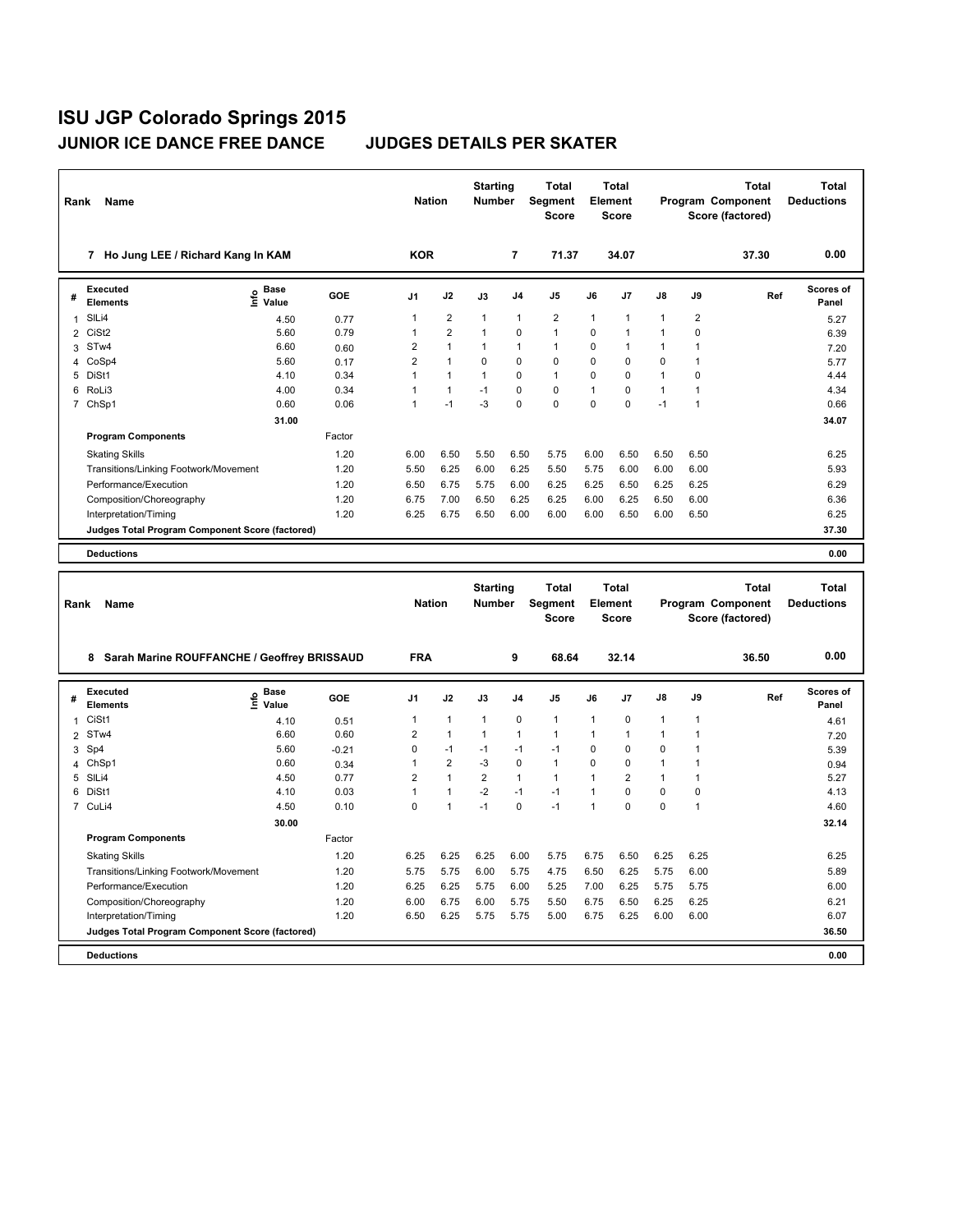| Rank           | Name                                            |                   |            |                                         | <b>Nation</b>               | <b>Starting</b><br><b>Number</b> |                                | <b>Total</b><br>Segment<br>Score |                              | Total<br>Element<br>Score                      |                             |                   | <b>Total</b><br>Program Component<br>Score (factored) | <b>Total</b><br><b>Deductions</b> |
|----------------|-------------------------------------------------|-------------------|------------|-----------------------------------------|-----------------------------|----------------------------------|--------------------------------|----------------------------------|------------------------------|------------------------------------------------|-----------------------------|-------------------|-------------------------------------------------------|-----------------------------------|
|                | 9 Angelina SINKEVYCH / Yegor YEGOROV            |                   |            | <b>UKR</b>                              |                             |                                  | 8                              | 68.52                            |                              | 32.52                                          |                             |                   | 36.00                                                 | 0.00                              |
| #              | <b>Executed</b><br><b>Elements</b>              | e Base<br>⊆ Value | <b>GOE</b> | J1                                      | J2                          | J3                               | J <sub>4</sub>                 | J5                               | J6                           | J7                                             | J8                          | J9                | Ref                                                   | Scores of<br>Panel                |
| 1              | SILi4                                           | 4.50              | 0.60       | $\mathbf{1}$                            | $\mathbf{1}$                | $\mathbf{1}$                     | $\overline{2}$                 | $\mathbf{1}$                     | $\mathbf{1}$                 | 1                                              | 0                           | 1                 |                                                       | 5.10                              |
| $\overline{2}$ | STw4                                            | 6.60              | 0.43       | $\overline{2}$                          | $\mathbf{1}$                | 1                                | $\overline{1}$                 | $\mathbf 0$                      | $\mathbf 0$                  | 1                                              | 0                           | 1                 |                                                       | 7.03                              |
| 3              | CoSp4                                           | 5.60              | 0.60       | $\mathbf{1}$                            | $\overline{2}$              | 1                                | $\overline{1}$                 | $\mathbf{1}$                     | 1                            | $\mathbf{1}$                                   | $\mathbf{1}$                | 0                 |                                                       | 6.20                              |
| 4              | CiSt1                                           | 4.10              | 0.00       | $\pmb{0}$                               | $\mathbf{1}$                | 0                                | $\mathbf 0$                    | $\mathbf 0$                      | $\mathbf 0$                  | $\mathbf 0$                                    | $\mathbf 0$                 | 0                 |                                                       | 4.10                              |
|                | 5 DiSt1                                         | 4.10              | 0.03       | 1                                       | $\mathbf{1}$                | $-1$                             | $\mathbf{1}$                   | $-1$                             | $\mathbf 0$                  | 0                                              | $-1$                        | 0                 |                                                       | 4.13                              |
| 6              | RoLi4                                           | 4.50              | 0.43       | $\overline{\mathbf{c}}$<br>$\mathbf{1}$ | $\mathbf{1}$<br>$\mathbf 0$ | 0<br>$\mathbf{1}$                | $\mathbf{1}$<br>$\overline{1}$ | $\pmb{0}$<br>$\mathbf{1}$        | $\mathbf{1}$<br>$\mathbf{1}$ | $\mathbf 0$<br>$\mathbf 0$                     | $\mathbf{1}$<br>$\mathbf 0$ | 1<br>$\mathbf{1}$ |                                                       | 4.93                              |
|                | 7 ChSp1                                         | 0.60              | 0.43       |                                         |                             |                                  |                                |                                  |                              |                                                |                             |                   |                                                       | 1.03                              |
|                |                                                 | 30.00             |            |                                         |                             |                                  |                                |                                  |                              |                                                |                             |                   |                                                       | 32.52                             |
|                | <b>Program Components</b>                       |                   | Factor     |                                         |                             |                                  |                                |                                  |                              |                                                |                             |                   |                                                       |                                   |
|                | <b>Skating Skills</b>                           |                   | 1.20       | 5.00                                    | 6.25                        | 6.00                             | 6.75                           | 5.50                             | 6.00                         | 6.50                                           | 6.00                        | 6.25              |                                                       | 6.07                              |
|                | Transitions/Linking Footwork/Movement           |                   | 1.20       | 5.75                                    | 6.00                        | 5.50                             | 6.50                           | 4.75                             | 5.75                         | 6.25                                           | 5.50                        | 5.50              |                                                       | 5.75                              |
|                | Performance/Execution                           |                   | 1.20       | 5.50                                    | 6.25                        | 5.75                             | 6.50                           | 5.75                             | 5.75                         | 6.50                                           | 5.75                        | 5.75              |                                                       | 5.93                              |
|                | Composition/Choreography                        |                   | 1.20       | 6.25                                    | 6.50                        | 6.50                             | 6.75                           | 5.75                             | 6.00                         | 6.75                                           | 6.00                        | 6.00              |                                                       | 6.29                              |
|                | Interpretation/Timing                           |                   | 1.20       | 6.00                                    | 6.00                        | 6.25                             | 6.50                           | 5.25                             | 5.50                         | 6.50                                           | 6.00                        | 5.50              |                                                       | 5.96                              |
|                | Judges Total Program Component Score (factored) |                   |            |                                         |                             |                                  |                                |                                  |                              |                                                |                             |                   |                                                       | 36.00                             |
|                | <b>Deductions</b>                               |                   |            |                                         |                             |                                  |                                |                                  |                              |                                                |                             |                   |                                                       | 0.00                              |
|                |                                                 |                   |            |                                         |                             |                                  |                                |                                  |                              |                                                |                             |                   |                                                       |                                   |
| Rank           | Name                                            |                   |            |                                         | <b>Nation</b>               | <b>Starting</b><br><b>Number</b> |                                | Total<br>Segment<br>Score        |                              | <b>Total</b><br><b>Element</b><br><b>Score</b> |                             |                   | <b>Total</b><br>Program Component<br>Score (factored) | <b>Total</b><br><b>Deductions</b> |
|                | Eliana GROPMAN / Ian SOMERVILLE<br>10           |                   |            | <b>USA</b>                              |                             |                                  | 5                              | 64.57                            |                              | 31.19                                          |                             |                   | 33.38                                                 | 0.00                              |
| #              | <b>Executed</b><br><b>Elements</b>              | e Base<br>⊆ Value | GOE        | J <sub>1</sub>                          | J2                          | J3                               | J <sub>4</sub>                 | J5                               | J6                           | J7                                             | J8                          | J9                | Ref                                                   | <b>Scores of</b><br>Panel         |
| $\mathbf{1}$   | CoSp4                                           | 5.60              | 1.11       | $\overline{\mathbf{c}}$                 | $\overline{2}$              | $\overline{2}$                   | $\overline{1}$                 | $\overline{2}$                   | 1                            | $\overline{2}$                                 | $\overline{2}$              | 2                 |                                                       | 6.71                              |
| $\overline{2}$ | RoLi4                                           | 4.50              | 0.43       | $\mathbf{1}$                            | $\mathbf{1}$                | $\mathbf{1}$                     | $\overline{1}$                 | 0                                | 1                            | 0                                              | 0                           | 1                 |                                                       | 4.93                              |
| 3              | STw <sub>2</sub>                                | 4.60              | $-0.50$    | $-2$                                    | $-1$                        | $-2$                             | $\pmb{0}$                      | $-1$                             | $-1$                         | $-1$                                           | $-1$                        | 0                 |                                                       | 4.10                              |
| 4              | CiSt1                                           | 4.10              | 0.26       | $\mathbf{1}$                            | $\mathbf{1}$                | 1                                | $\overline{1}$                 | $\mathbf 0$                      | 0                            | 0                                              | 0                           | 0                 |                                                       | 4.36                              |
| 5              | SILi4                                           | 4.50              | 0.43       | 2                                       | $\mathbf{1}$                | 0                                | $\pmb{0}$                      | $\mathbf{1}$                     | 1                            | $\mathbf{1}$                                   | 1                           | 0                 |                                                       | 4.93                              |
| 6              | DiSt1                                           | 4.10              | 0.60       | $\mathbf{1}$                            | $\mathbf{1}$                | 1                                | $\overline{1}$                 | $\mathbf{1}$                     | 1                            | 1                                              | 1                           | 0                 |                                                       | 4.70                              |
|                | 7 ChSp1                                         | 0.60              | 0.86       | $\overline{\mathbf{c}}$                 | $\mathbf{1}$                | 3                                | $\overline{1}$                 | $\overline{2}$                   | $\mathbf{1}$                 | 0                                              | $\overline{2}$              | 1                 |                                                       | 1.46                              |
|                |                                                 | 28.00             |            |                                         |                             |                                  |                                |                                  |                              |                                                |                             |                   |                                                       | 31.19                             |
|                | <b>Program Components</b>                       |                   | Factor     |                                         |                             |                                  |                                |                                  |                              |                                                |                             |                   |                                                       |                                   |
|                | <b>Skating Skills</b>                           |                   | 1.20       | 5.50                                    | 6.50                        | 5.50                             | 6.25                           | 5.75                             | 5.50                         | 5.50                                           | 5.50                        | 5.50              |                                                       | 5.64                              |
|                | Transitions/Linking Footwork/Movement           |                   | 1.20       | 5.00                                    | 5.75                        | 5.00                             | 5.75                           | 5.25                             | 5.25                         | 5.25                                           | 6.00                        | 5.00              |                                                       | 5.32                              |
|                | Performance/Execution                           |                   | 1.20       | 5.75                                    | 5.75                        | 5.75                             | 6.50                           | 5.00                             | 5.75                         | 5.00                                           | 5.75                        | 4.50              |                                                       | 5.54                              |
|                | Composition/Choreography                        |                   | 1.20       | 5.25                                    | 6.50                        | 6.25                             | 6.25                           | 5.50                             | 5.50                         | 5.00                                           | 6.00                        | 5.25              |                                                       | 5.71                              |
|                | Interpretation/Timing                           |                   | 1.20       | 6.00                                    | 6.00                        | 5.75                             | 6.50                           | 5.00                             | 5.50                         | 5.25                                           | 5.75                        | 4.75              |                                                       | 5.61                              |
|                | Judges Total Program Component Score (factored) |                   |            |                                         |                             |                                  |                                |                                  |                              |                                                |                             |                   |                                                       | 33.38                             |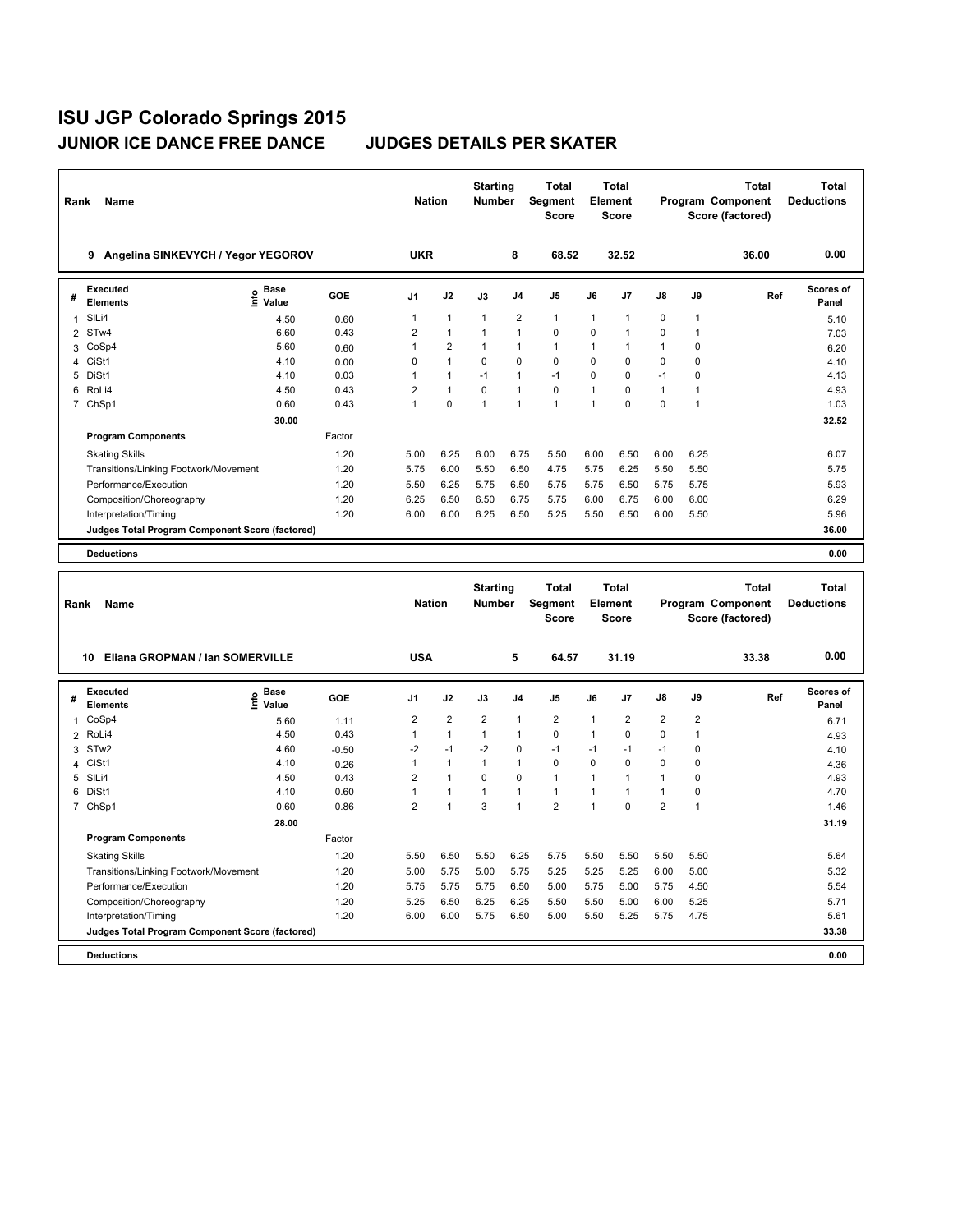| Rank           | Name                                                                 |                   |         | <b>Nation</b>     |              | <b>Starting</b><br><b>Number</b> |                | Total<br>Segment<br><b>Score</b> | Element      | <b>Total</b><br><b>Score</b> |              |      | <b>Total</b><br>Program Component<br>Score (factored) | Total<br><b>Deductions</b>        |
|----------------|----------------------------------------------------------------------|-------------------|---------|-------------------|--------------|----------------------------------|----------------|----------------------------------|--------------|------------------------------|--------------|------|-------------------------------------------------------|-----------------------------------|
|                | Ria SCHWENDINGER / Valentin WUNDERLICH<br>11                         |                   |         | <b>GER</b>        |              |                                  | 4              | 61.06                            |              | 30.24                        |              |      | 30.82                                                 | 0.00                              |
| #              | <b>Executed</b><br>Elements                                          | e Base<br>⊆ Value | GOE     | J <sub>1</sub>    | J2           | J3                               | J <sub>4</sub> | J5                               | J6           | J7                           | J8           | J9   | Ref                                                   | Scores of<br>Panel                |
| $\mathbf{1}$   | STw4                                                                 | 6.60              | 0.01    | $-1$              | 0            | 0                                | $\pmb{0}$      | $\mathbf{1}$                     | $-1$         | 1                            | 0            | 0    |                                                       | 6.61                              |
| $\overline{2}$ | DiSt1                                                                | 4.10              | 0.00    | 0                 | 0            | 1                                | $\mathbf 0$    | 0                                | 0            | 0                            | $-1$         | 0    |                                                       | 4.10                              |
| 3              | SILi3                                                                | 4.00              | 0.43    | $-1$              | $\mathbf{1}$ | 0                                | $\mathbf{1}$   | $\mathbf{1}$                     | 0            | 1                            | 1            | 1    |                                                       | 4.43                              |
| 4              | CiSt1                                                                | 4.10              | 0.26    | 0                 | $\mathbf{1}$ | 1                                | $\overline{1}$ | $\mathbf{1}$                     | 0            | 0                            | 0            | 0    |                                                       | 4.36                              |
|                | 5 CoSp4                                                              | 5.60              | 0.26    | 1                 | $\mathbf{1}$ | $\Omega$                         | $\Omega$       | $\mathbf{1}$                     | $\Omega$     | $\Omega$                     | 0            | 1    |                                                       | 5.86                              |
| 6              | RoLi4                                                                | 4.50              | $-0.21$ | 0<br>$\mathbf{1}$ | $\pmb{0}$    | $-1$                             | $\overline{1}$ | $-1$                             | $-1$         | 0<br>$\Omega$                | $-1$         | 0    |                                                       | 4.29                              |
|                | 7 ChLi1                                                              | 0.60              | $-0.01$ |                   | $-1$         | $-3$                             | $\pmb{0}$      | $\pmb{0}$                        | $\mathbf 0$  |                              | 0            | 0    |                                                       | 0.59                              |
|                | <b>Program Components</b>                                            | 29.50             | Factor  |                   |              |                                  |                |                                  |              |                              |              |      |                                                       | 30.24                             |
|                | <b>Skating Skills</b>                                                |                   | 1.20    | 4.50              | 5.25         | 5.00                             | 5.50           | 5.50                             | 4.50         | 5.25                         | 5.25         | 5.25 |                                                       | 5.14                              |
|                | Transitions/Linking Footwork/Movement                                |                   | 1.20    | 4.00              | 5.00         | 5.50                             | 5.00           | 5.25                             | 4.00         | 5.50                         | 4.75         | 5.00 |                                                       | 4.93                              |
|                | Performance/Execution                                                |                   | 1.20    | 4.75              | 4.75         | 5.75                             | 5.25           | 5.75                             | 4.25         | 5.50                         | 5.00         | 4.75 |                                                       | 5.11                              |
|                | Composition/Choreography                                             |                   | 1.20    | 5.00              | 5.75         | 6.25                             | 5.25           | 6.00                             | 4.50         | 5.25                         | 5.00         | 5.00 |                                                       | 5.32                              |
|                | Interpretation/Timing                                                |                   | 1.20    | 5.00              | 5.25         | 6.00                             | 5.50           | 5.75                             | 4.25         | 5.25                         | 5.00         | 4.50 |                                                       | 5.18                              |
|                | Judges Total Program Component Score (factored)                      |                   |         |                   |              |                                  |                |                                  |              |                              |              |      |                                                       | 30.82                             |
|                | <b>Deductions</b>                                                    |                   |         |                   |              |                                  |                |                                  |              |                              |              |      |                                                       | 0.00                              |
|                |                                                                      |                   |         |                   |              |                                  |                |                                  |              |                              |              |      |                                                       |                                   |
|                |                                                                      |                   |         |                   |              |                                  |                |                                  |              |                              |              |      |                                                       |                                   |
| Rank           | Name                                                                 |                   |         | <b>Nation</b>     |              | <b>Starting</b><br><b>Number</b> |                | <b>Total</b><br>Segment<br>Score | Element      | Total<br><b>Score</b>        |              |      | <b>Total</b><br>Program Component<br>Score (factored) | <b>Total</b><br><b>Deductions</b> |
|                | 12 Gweneth SLETTEN / Elliot VERBURG                                  |                   |         | <b>GBR</b>        |              |                                  | $\overline{2}$ | 60.28                            |              | 31.83                        |              |      | 28.45                                                 | 0.00                              |
| #              | <b>Executed</b><br><b>Elements</b>                                   | e Base<br>E Value | GOE     | J1                | J2           | J3                               | J4             | J5                               | J6           | J7                           | J8           | J9   | Ref                                                   | <b>Scores of</b><br>Panel         |
| $\mathbf{1}$   | ST <sub>w</sub> 4                                                    | 6.60              | 0.09    | 1                 | 0            | 1                                | $\mathbf 0$    | 0                                | $\mathbf 0$  | 0                            | 0            | 0    |                                                       | 6.69                              |
| $\overline{2}$ | RoLi4                                                                | 4.50              | 0.43    | $\mathbf{1}$      | $\mathbf{1}$ | 0                                | $\overline{1}$ | $\mathbf{1}$                     | 1            | 1                            | 0            | 0    |                                                       | 4.93                              |
| 3              | CoSp4                                                                | 5.60              | 0.43    | 1                 | $\mathbf{1}$ | $\overline{2}$                   | $\mathbf 0$    | $\mathbf{1}$                     | 1            | 0                            | 0            | 1    |                                                       | 6.03                              |
| 4              | CiSt1                                                                | 4.10              | $-0.07$ | 0                 | $-1$         | 0                                | $\Omega$       | $-1$                             | 0            | $\Omega$                     | 0            | 0    |                                                       | 4.03                              |
| 5              | DiSt1                                                                | 4.10              | 0.09    | $\mathbf{1}$      | $\pmb{0}$    | 1                                | $\mathbf 0$    | $\mathbf 0$                      | $\mathbf 0$  | 0                            | 0            | 0    |                                                       | 4.19                              |
| 6              | SILi4                                                                | 4.50              | 0.26    | 1                 | $\mathbf{1}$ | 0                                | 0              | $\mathbf 0$                      | $\mathbf{1}$ | 0                            | 1            | 0    |                                                       | 4.76                              |
|                | 7 ChSp1                                                              | 0.60              | 0.60    | $\mathbf{1}$      | $\mathbf{1}$ | $\overline{2}$                   | $\mathbf 0$    | $\mathbf{1}$                     | $\mathbf{1}$ | $\mathbf{1}$                 | $\mathbf{1}$ | 1    |                                                       | 1.20                              |
|                |                                                                      | 30.00             |         |                   |              |                                  |                |                                  |              |                              |              |      |                                                       | 31.83                             |
|                | <b>Program Components</b>                                            |                   | Factor  |                   |              |                                  |                |                                  |              |                              |              |      |                                                       |                                   |
|                | <b>Skating Skills</b>                                                |                   | 1.20    | 4.50              | 4.75         | 5.25                             | 4.50           | 5.00                             | 4.75         | 4.25                         | 5.00         | 4.75 |                                                       | 4.75                              |
|                | Transitions/Linking Footwork/Movement                                |                   | 1.20    | 4.25              | 4.25         | 5.50                             | 4.50           | 4.50                             | 4.50         | 3.75                         | 5.25         | 4.25 |                                                       | 4.50                              |
|                | Performance/Execution                                                |                   | 1.20    | 4.75              | 5.00         | 4.50                             | 4.75           | 5.25                             | 4.75         | 4.25                         | 4.75         | 4.75 |                                                       | 4.75                              |
|                | Composition/Choreography                                             |                   | 1.20    | 5.00              | 5.25         | 5.75                             | 4.75           | 5.50                             | 4.50         | 3.75                         | 5.25         | 4.50 |                                                       | 4.96                              |
|                | Interpretation/Timing                                                |                   | 1.20    | 5.25              | 5.00         | 5.00                             | 4.75           | 4.75                             | 4.50         | 4.00                         | 5.00         | 4.25 |                                                       | 4.75                              |
|                | Judges Total Program Component Score (factored)<br><b>Deductions</b> |                   |         |                   |              |                                  |                |                                  |              |                              |              |      |                                                       | 28.45<br>0.00                     |